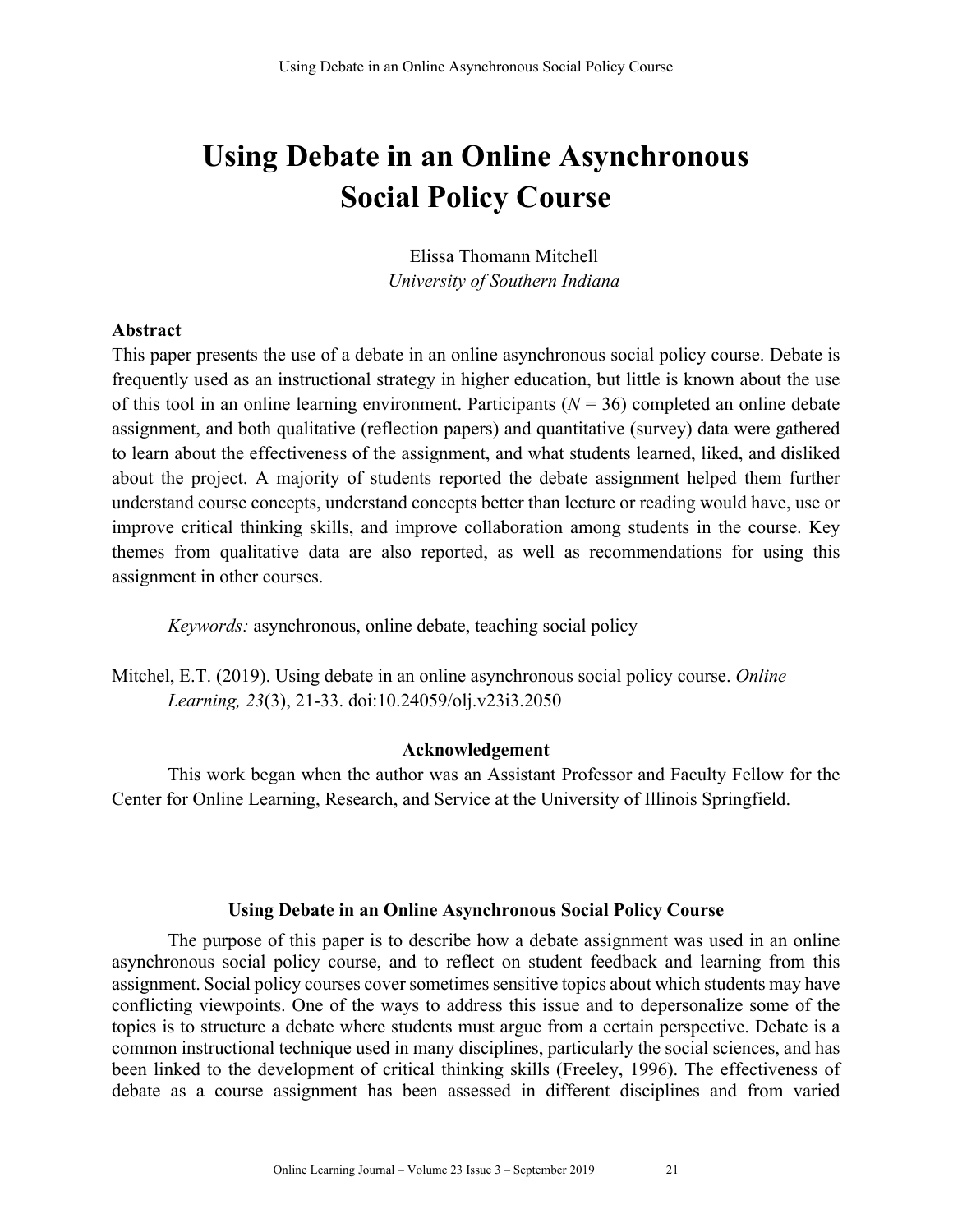perspectives, including the development of critical thinking skills, improving student research and writing skills, and overall student engagement (Budesheim & Lundquist, 1999; Kennedy, 2009; Omelicheva & Avdeyeva, 2008). Less is known, however, about using debate in an online asynchronous environment (Park, Kier, & Jugdev, 2011). One of the challenges of online instruction can be moving activities from the traditional seated classroom to an online platform and achieving the same learning outcomes (Bates & Watson, 2008). This descriptive study explores the implementation of a debate assignment in an asynchronous online policy course, reports on student feedback related to this assignment, and provides recommendations for other faculty wishing to adopt a similar assignment.

#### **Review of Literature**

#### **Debate as an Instructional Tool**

Debate is a common instructional technique used in many different types of courses. It can be especially effective in courses where there is more than one "right" answer or perspective or when understanding differing viewpoints is important (e.g., in a social policy course). Instructors in several disciplines have used debate and examined its effectiveness in the classroom in encouraging active learning and critical thinking among students (Budesheim & Lundquist, 1999; Kennedy, 2009) and enhancing the overall learning process and student engagement (Omelicheva & Avdeyeva, 2008). However, there are limited studies related to using debate in a social policy course (Gregory & Holloway, 2005).

Particularly relevant to this research, Keller, Whittaker, and Burke (2001) explored the use of debate in a policy course and found that the assignment improved student policy knowledge and skills related to policy practice. In fact, student participants reported the debate was more valuable to them in developing topical knowledge than other more traditional forms on instruction (Keller et al., 2001). Students reported that the debates helped them think about issues from a different perspective and to think more critically—important in policy analysis and practice. Likewise, Gregory and Holloway (2005) examined debate as an instructional strategy in a social policy course. They also found that debate helped students develop critical thinking and argumentation skills, essential to effective policy practice in social work. Both Keller and colleagues (2001) and Gregory and Holloway (2005) reported on some of the challenges associated with a classroom debate, such as logistics (e.g., time) and working in a group. These challenges are consistent with previous literature regarding debate as an instructional tool (Schroeder & Ebert, 1983). While these challenges were taken into consideration in developing the debate assignment for this project, less is known about using debate in an online learning environment.

#### **Online Debate**

Online education is a growing field, with over 30% of college students taking at least one online course in 2016 (Seaman, Allen, & Seaman, 2018). Many colleges and universities are exploring ways to expand or extend their programs to students online. Some programs are offering courses completely online, while others are using a blended approach, incorporating online components into their existing courses. One of the challenges, however, is adapting traditional methods of instruction to online course delivery modes (Bates & Watson, 2008). Researchers have argued that online courses can be "as effective as traditional instruction when the method and technologies used are appropriate to the instructional tasks, there is student-to-student interaction,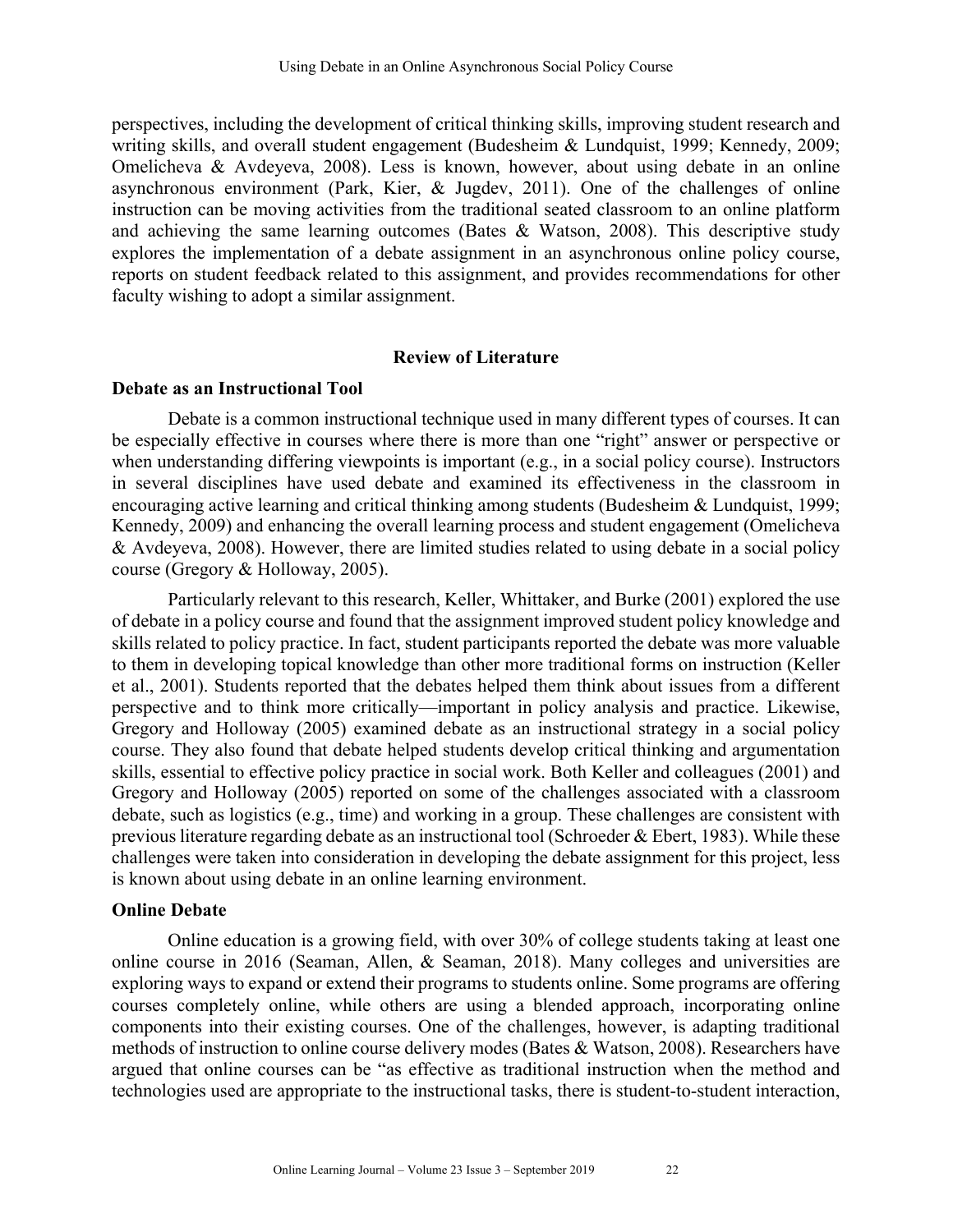and timely teacher-to-student feedback" (Hamzaee, 2005, p. 216). According to Clark (1994), the methods used in instruction—not the media—are most important in learning outcomes. It is therefore logical to think that, consistent with a debate in a face-to-face course, an online debate could be used to generate or increase participation from students and increase or improve critical thinking skills.

Richardson and Ice (2010) compared the effectiveness of three different types of online discussions (open-ended discussion, a debate, and a case-based discussion), in improving students' critical thinking skills. Using the Practical Inquiry Model (PIM; Garrison, Anderson, & Archer, 2001), they found that debate improved students' critical thinking achievement levels more than a typical open-ended discussion but slightly less than a case-based discussion. In another study, Weeks' (2013) examined an online debate assignment in a graduate course on leadership and found that online students had higher levels of participation and performance (i.e., better work and higher grades) on the assignment compared to students in her traditional seated course. Weeks (2013) noted that students seemed to think more deeply before posting online versus discussing the topics in class. In reflecting on her experience, Weeks noted that online debates last longer, providing students the opportunity to examine the topic differently—and perhaps more deeply—than inperson discussions. She concluded that online debate can be effective in increasing engagement in course discussions and prompting more complex or deep thought about the issues (Weeks, 2013). Richardson and Ice (2010) also noted that extended time may be needed to allow students to more fully engage in the critical thinking process. Likewise, in their exploration of online debate's ability to spur critical thinking in students, Mutiaraningrum and Cahyono (2015) found that the deliberate planning of a debate (e.g., assigned roles, expectations) helped students post more thoughtful and critical arguments. Mutiaraningrum and Cahyono (2015) also noted the flexibility of online debate, allowing both students and the instructor time to engage with and reflect on the material.

Park, Kier, and Jugdev (2011) examined debate as a teaching strategy in online education from the perspective of three faculty members in different disciplines. While each instructor approached the debate differently, debated different topics, and integrated the assignment into their course in a different way, Park and colleagues suggest that debates can be used "regardless of the mode of delivery … in paced or un-paced online courses … [and] at both the undergraduate and graduate levels of education" (2011, p. 14). They recommended that future research examine faculty and student experiences and perceptions with debate as an instructional strategy.

## **Purpose of This Research**

Given this recommendation and the limited body of research related to the implementation and effectiveness of online debate, the purpose of this study was to explore debate as an assignment in an online asynchronous course and to examine whether this was a viable instructional strategy for this course moving forward. Note that the debate assignment used in this course was not just a debate held in a week or two on a discussion board, but a formal semester-long assignment with students working in groups. This differentiates this assignment from previous work in this area. Research questions that were addressed include (1) whether students liked this type of assignment and (2) what students learned from the assignment, specifically whether the debate helped with critical thinking skills. Thus, this descriptive paper examines the implementation of an asynchronous online debate in an online policy course using both quantitative and qualitative data, as well as reflections and recommendations for using this assignment in other courses and considerations for future research.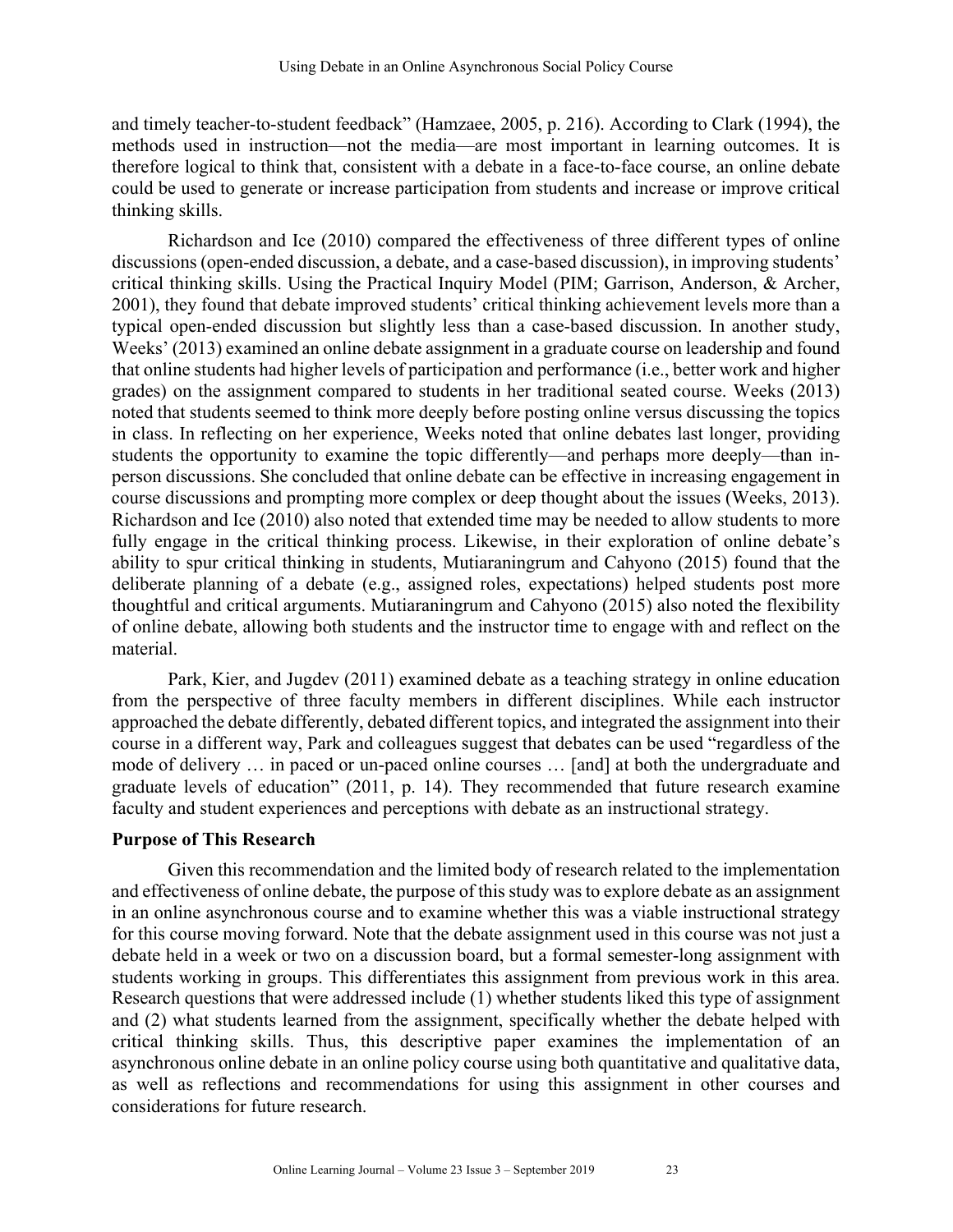## **Methods**

#### **Procedure**

Based on best practices in the existing literature regarding debate and online learning, an asynchronous online debate assignment was created and implemented in three sections of a policy course over an 18-month period. Distinct from some debate assignments discussed in the literature (e.g., Richardson & Ice, 2010; Weeks, 2013), this assignment was not held solely on the discussion board. Students were required to write papers, work collaboratively with assigned groups, and respond in a written rebuttal as a group. The policy debate assignment has several components and deadlines; a detailed guide of each required piece of the project, the specifics of each assignment, and accompanying deadlines were provided to the class, and a summary of the components is provided in Table 1 for reference.

#### Table 1

#### *Debate Assignment Components*

| <b>Assignment component</b>   | <b>Timeline</b>                      |
|-------------------------------|--------------------------------------|
| Individual position statement | Week 1                               |
| Group position statement      | Week 3                               |
| Rebuttal                      | Week 6                               |
| Open discussion forum         | Week 8                               |
| Reflection paper*             | Week 9                               |
| Peer Evaluation               | Week 9                               |
| $Survey*$                     | 3–6 months after course was complete |

*Note.* Only the Reflection paper and the Survey data were used in this paper.

The first component of the assignment was an individual position statement. Students were randomly assigned to either the *pro* or the *con* side of the debate topic (selected by the class) and required to research the topic and write a 2–3 page position statement representing their assigned perspective and citing the scholarly literature. This allowed students to familiarize themselves with the topic and the literature before working with one another to create the group position statement. The group position statement was a collaborative effort, and students had page and reference requirements to meet. The group position statements were posted on the course website; students then had to read the other side's position statement and work together to post a group rebuttal statement and further make their own case. The purpose of this was to give students more time to examine the issue and the other side's argument and then craft a thoughtful response, thus addressing the time issue mentioned by previous research (Richardson & Ice, 2010; Weeks, 2013). At the end of this process, an online discussion forum was opened where students were asked to continue posting from their assigned perspective in an open debate; a minimum number of posts was required. Additional components of the assignment after the debate was complete included peer evaluation of the group members and a reflection paper on the project itself. After the course was complete, students were also asked to take an anonymous survey reporting on their experience with this assignment. While only the reflection paper and survey data were used in this paper, the assignment components and brief description are provided here for context and for those who may be interested in implementing a similar assignment in their own courses.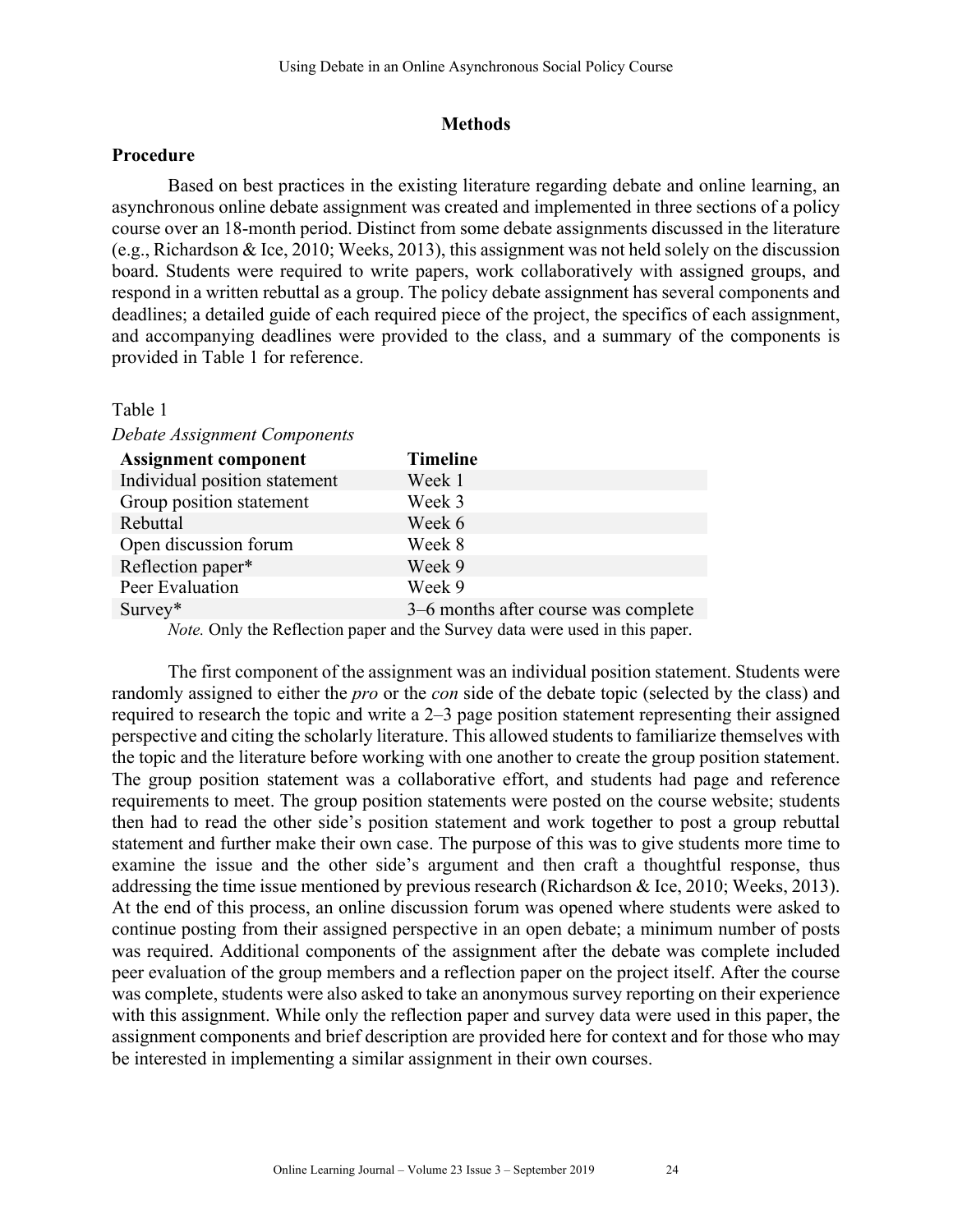# **Participants**

Students enrolled in three different sections of an online policy course across three semesters (42 students total) were assigned to complete the online debate project. Consistent with university IRB protocol for course projects, students were given an informed consent form and notified of the existing research project once the course project was complete; they then agreed or disagreed with having their assignment participation and feedback used for the project. Only those students who signed and returned the consent form were included in this study  $(N = 36)$ . All participants (86% female) were graduate students enrolled in a hybrid human services program taking the social policy course in which this project was completed. All students had some exposure to and experience with online learning and asynchronous courses (i.e., had taken at least one online asynchronous class).

## **Measures**

To address the questions about whether students liked the assignment and what they learned from it, measures included in the analysis for this descriptive project include a reflection paper at the end of the project and a survey sent after the course was complete.

**Reflection paper.** Qualitative data was gathered from students' reflection papers, where they were asked to comment on the debate assignment. Specifically, students were asked to write about what they liked, what they did not like, what they learned, and suggestions for improvements to the assignment. Reflection papers were submitted by students on the course learning management system. After the course was complete, the papers were downloaded, and identifying information was removed before analysis for this project.

**Survey.** The survey was conducted online, and students who agreed to participate were sent an anonymous link to respond; 100% of students who agreed to participate returned the survey. Survey questions were created by the author and were selected based on qualities important to the course, the assignment, and the relevant literature. Questions addressed understanding, engagement, critical thinking, and other key aspects of the assignment.

## **Analysis**

Quantitative data from the survey was examined, and simple percentages of agreement and disagreement were calculated. The qualitative data in the reflection papers was coded for emerging themes or topics using qualitative techniques developed by Strauss and Corbin (2008). Open coding was used to generate a list of broad topics or categories discussed by the students. Thematic analysis was then used to analyze data based on these topics. The most common themes are reported here.

#### **Results**

## **Quantitative Data**

Approximately 3–6 months after the course was completed, students received a survey asking about their experiences with the debate assignment. Table 2 displays the percentage of students that agreed or strongly agreed that the debate assignment helped in each area. A majority of students (a range of 78–92%) agreed or strongly agreed that the debate assignment helped them further understand course concepts, understand concepts better than lecture or reading would have, helped them use or improve critical thinking skills, and improved collaboration among students in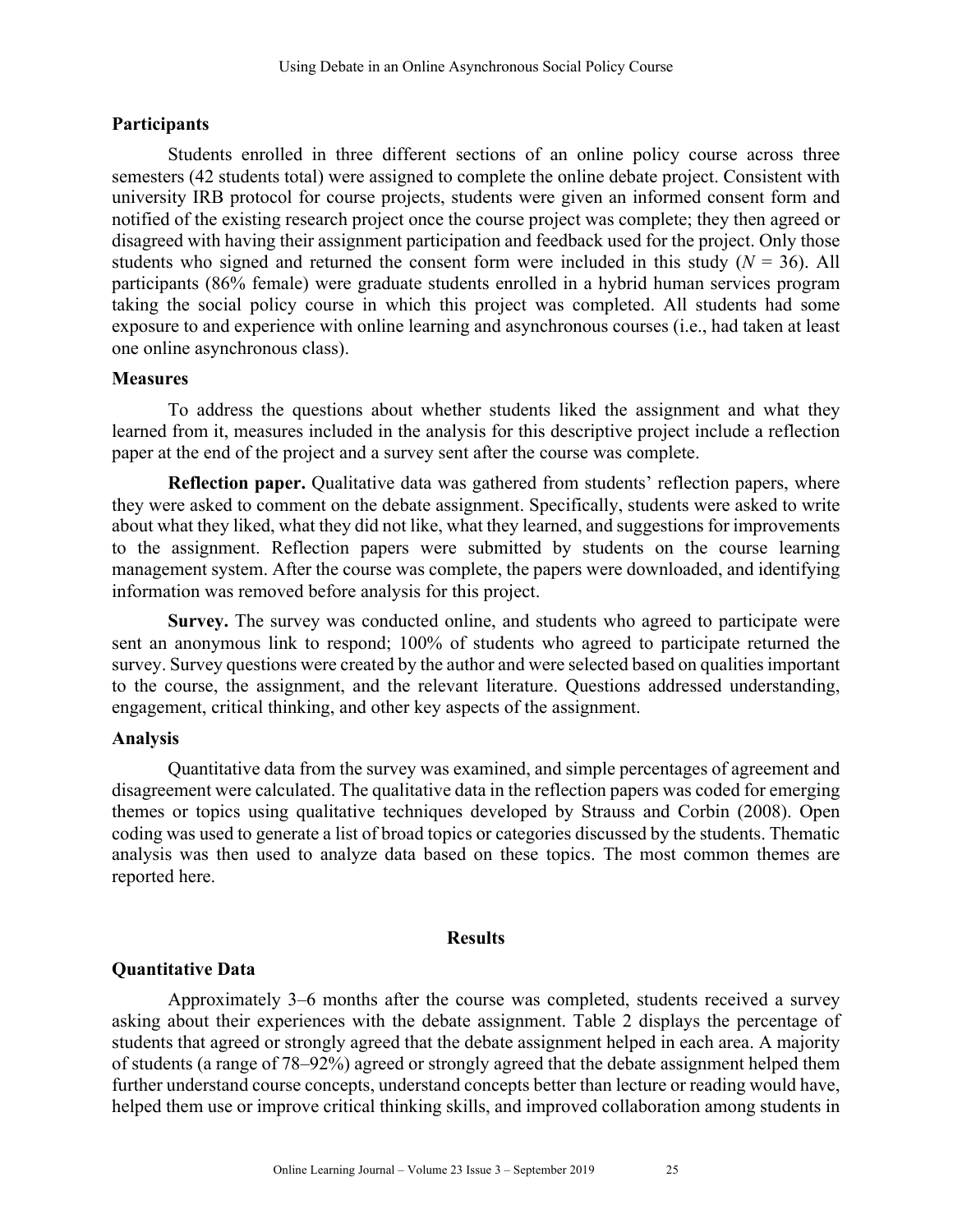the course. Fifty-seven percent of students agreed or strongly agreed that the debate experience had helped in other courses or work, while only 28% of students reported that the debate project helped them feel more engaged in the course. See Table 2 for the percentage of participants who agreed (A) or strongly agreed (SA) with each statement.

# Table 2

*Percentage of Students That Strongly Agreed or Agreed With Each Statement*

| <b>Statement</b>                                                                                               | <b>Strongly</b><br>agreed (SA) | Agreed (A) | <b>Total SA/A</b><br>combined |
|----------------------------------------------------------------------------------------------------------------|--------------------------------|------------|-------------------------------|
| 1. The debate helped me further<br>understand course concepts.                                                 | 13                             | 67         | 80                            |
| 2. The debate helped me feel more<br>engaged in the course.                                                    | 15                             | 13         | 28                            |
| 3. The debate helped me understand<br>concepts from the course better than a<br>lecture or reading would have. | 18                             | 60         | 78                            |
| 4. The debate helped me use and/or<br>improve my critical thinking skills.                                     | 50                             | 42         | 92                            |
| 5. The debate improved collaboration<br>among students in the course.                                          | 50                             | 42         | 92                            |
| 6. My experience with the debate has<br>helped me in other courses or in my work.                              | 7                              | 50         | 57                            |

## **Qualitative Data**

The major themes that emerged from students' qualitative responses are presented below, along with student quotes to illustrate each theme.

**Feeling apprehensive.** One of the key themes that emerged was that students were apprehensive about engaging in a debate and doing so in a group, and they were especially nervous about completing this work in an online setting. One student commented, "I was nervous about doing a debate because I knew it would require a lot of research to back-up my argument." Another commented on the aggressive nature that can sometimes be present in debates: "I am generally a passive person and do not like to argue." Several students commented on the group aspect, especially for a semester-long project. One student remarked, "I was nervous about how I would work with a group without even meeting them in person." Another stated, "I have had negative experiences in group projects before and I am really uncomfortable with putting my grade in the hands of others." Lastly, a few students commented on the novelty of an online debate. For example, one student wrote, "I have never done a debate online and a little nervous about how this is going to go." Some students also commented that this apprehension seemed to affect their attitude toward the project initially. However, many of these fears were allayed once the project actually began and students were actively engaged with one another and the professor.

**Challenged own viewpoint and opinions.** Another common thread in the student comments was the fact that the debate forced students outside their comfort zones and made them examine their own views and opinions. Because students were randomly assigned to the pro or con stance, they were not always able to rely on their prior knowledge and views. One student wrote, "As I researched and wrote about [the debate topic] from a point of view that I have

**Total SA/A**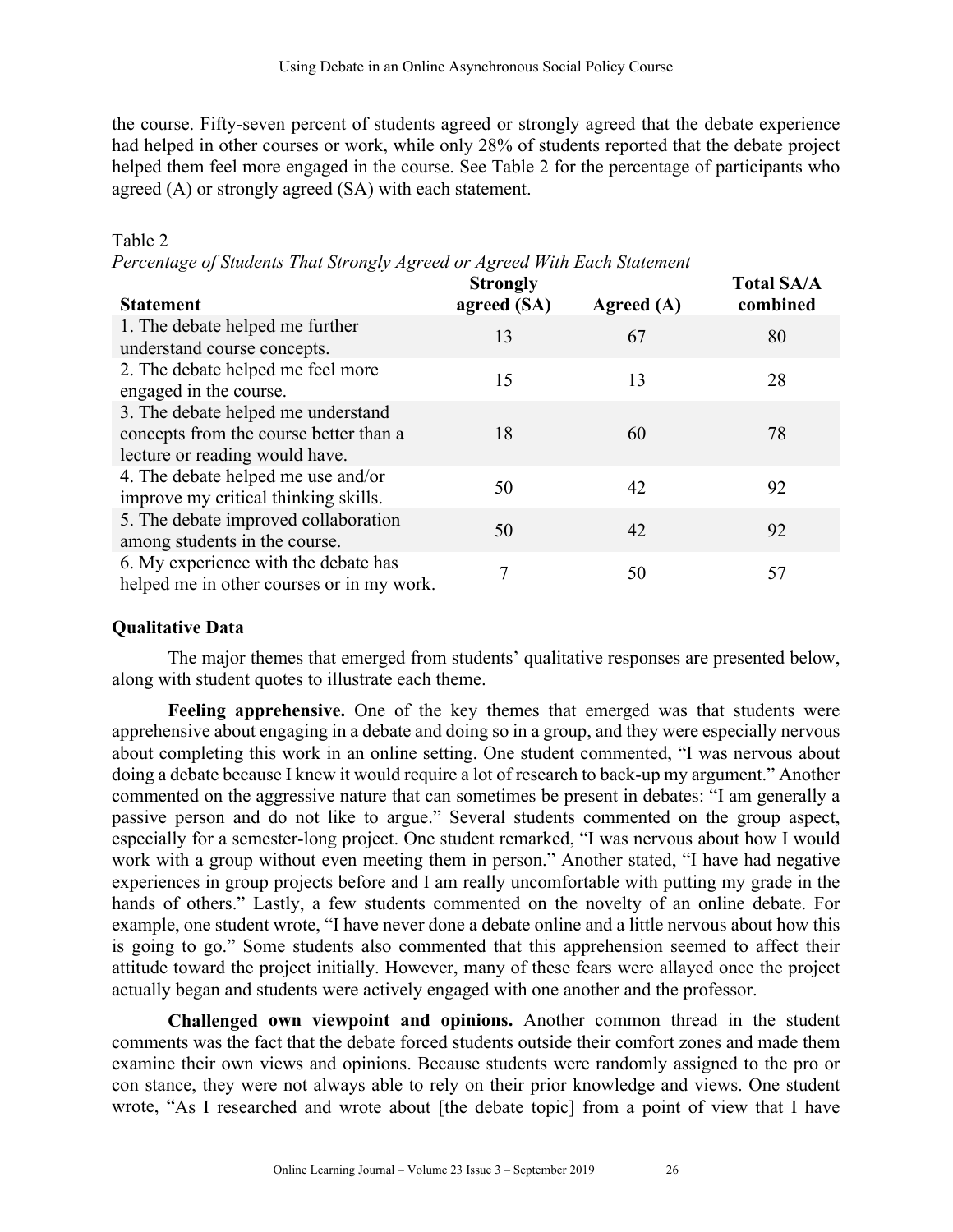disagreed with, I found myself challenged to think differently. I found that the problem was that I was looking at the topic from only one perspective, my perspective, my beliefs, opinions, etc. I saw no other way around it or how to potentially argue *for* it." Another student reported having "a hard time with this debate because I am arguing for something that I don't believe." This forced students to rely on the literature and data to support their arguments, instead of emotion and opinion; this is a goal in policy practice. As one student said, this assignment "helped me understand why some individuals see the system the way they do. A change in perspective can open up your eyes to a whole lot of things that I did not see before."

**Difficulty with group communication/group conflict.** Because this was a group project, some students commented on the challenges they faced, such as communication, time management, and group conflict. One student wrote that "working with a team is challenging … especially online. It's hard to do things when we aren't physically meeting with each other or seeing each other face to face." This was echoed by a couple students, but several students also reported how they managed this challenge in an online course. "My group used Skype to connect," one student wrote, and "I would suggest possibly making it a requirement that group members communicate via Skype. I enjoy face-to-face communication when working with others." Some students commented on the anxiety they felt being required to work in a group. For example, two students said, "It is difficult when working in a group since people have very different lives and work/school schedules," and "Group projects definitely cause some anxiety. I don't like to wait until the last minute to do things like some people." Others acknowledged this concern but found the project went better than expected: "Usually, I am not a big fan of group assignments because not everyone contributes, but they still get the same grade as the rest of the group. This was not the case with the debate assignment. I think that because the topic was so interesting, everyone wanted to do research and contribute to the assignment." Another student remarked, "I usually don't like to work in groups because it is difficult to find time to get together and count on each other, but this group worked well together to reach a common position." While group conflict was referenced a few times, there were no substantial issues during the assignment that came to the attention of the professor.

**Gained knowledge.** Students also frequently reported learning new content about the debate topic, perhaps more than they would have through other instructional methods. One student wrote, "I was frustrated at first because I thought I knew a lot about this topic, but from the other perspective. Being assigned to the opposite viewpoint made me really do my research and I learned a lot. I learned things that I didn't know were true … it's changed my point of view." Another student wrote that she enjoyed the debate assignment because it helped her understand the debate topic: "Before, I did not understand [the debate topic]. However, this assignment made me change my mind and see that I agree with [the pro side of the argument] and because of this debate assignment, I now can articulate why to my clients and coworkers." Other students agreed and made comments like "I learned a lot" or "The debate was very informative." Several students commented specifically on skills they learned or further developed by working on the assignment. For example, one student said, "Though I have always enjoyed a good debate, I believe this assignment has helped to [improve] how to present an argument, listen to the other side, and refute [their arguments]." Likewise, another student wrote, "I learned so many skills during this debate, skills I will most definitely need to advocate for those people I serve."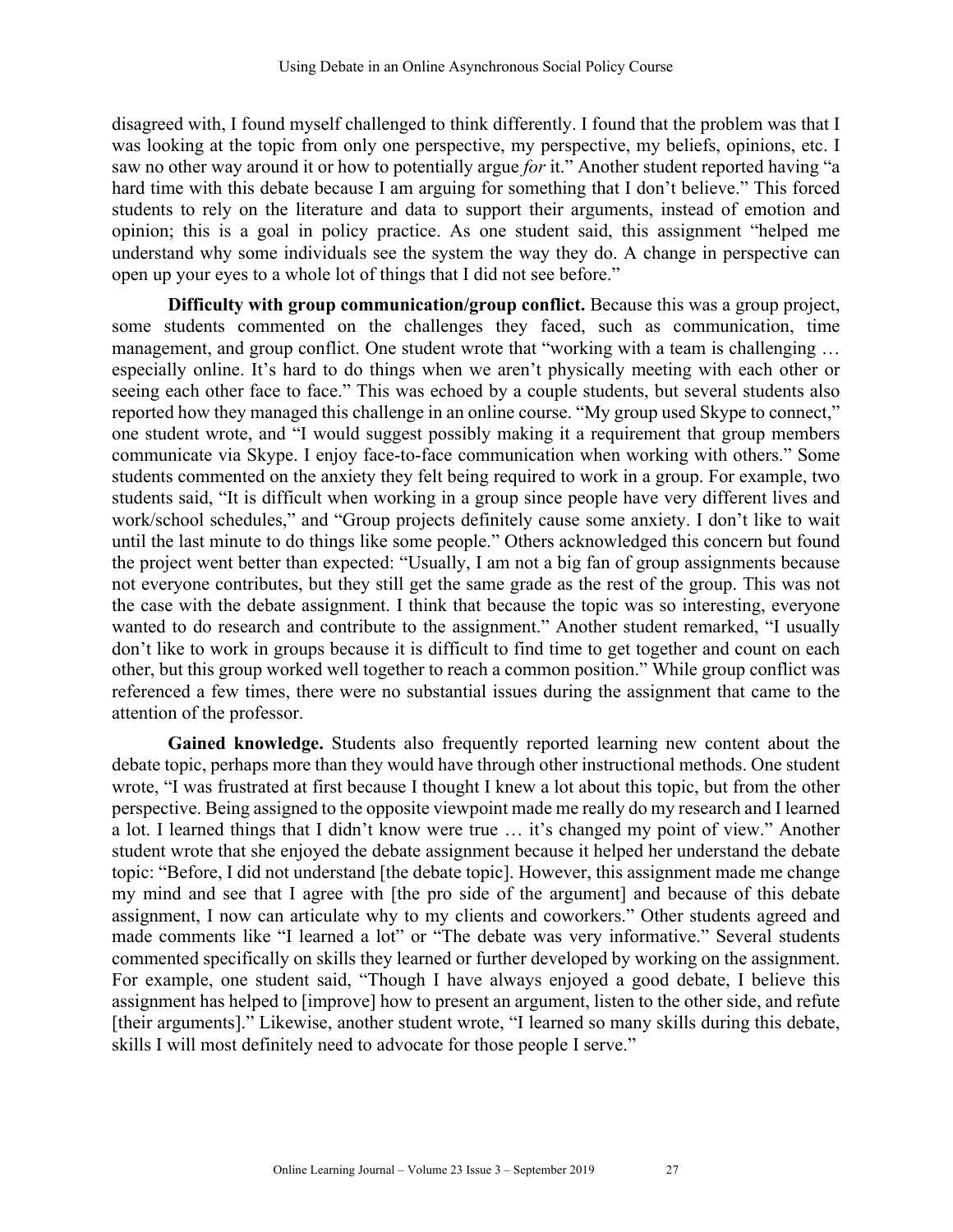**Improved critical thinking skills.** A key benefit of debate in the literature is the development or improvement of critical thinking skills. This was reflected in students' comments: "Opening my mind to other opinions and letting go of my biases [was important]. It was then that I learned that I was able to see the problem or issue from both sides, rather than only my own." Another student wrote that this assignment "allowed me to see how people that I once thought were just insensitive could come to their conclusions. I learned that my point of view is not the only point of view out there." One student reflected on the varied skills gained from this project: "I have gained various insights from this assignment including critical thinking, researching and applying, adapting to group thinking, and most importantly, developing a perspective from a neutral, third-person context. Additionally, it made me realize that there is not always a right answer and this can relate to social policies in that they are subject to change as new information is researched, applied, and put forth through the persuasion process." Another student wrote, "Having to argue from a perspective that I did not agree with helped me become more objective and think critically." One student specifically applied her experience to those of policymakers: "I thought that we had thoroughly convincing evidence that our stance was correct, however, as I read the other point of view, I realized their stance was just as convincing. I can only imagine how difficult of a decision policymakers have in making decisions on social policy because every side can be argued exhaustively, extensively, and accurately based on current research. This assignment make me really think about how policy is created."

**Enjoyed the assignment.** Lastly, a common theme that emerged from the reflection papers was that students enjoyed the assignment. One student wrote, "Now that the debate is over, I must say that I am glad I did because it was very enjoyable …. I looked forward to the weekly challenges with this assignment." Another student wrote, "I learned and was challenged more than I expected with this project, thank you!" Several students wrote that the debate assignment was fun or engaging and they enjoyed collaborating with their peers.

#### **Discussion**

With online learning being a growing trend, educators will continue to grapple with adapting methods employed in face-to-face courses to an online mode of delivery (Bates & Watson, 2008). This descriptive examination of online debate as an instructional method in a social policy course provides insight into a relatively new and unexplored way to engage students in online courses and enhance their learning and critical thinking skills. Based on survey data and qualitative data from reflection papers, students reported that the debate assignment was helpful in understanding course content, using or improving critical thinking skills, and with collaboration skills. Reflections on the process and recommendations are presented here in the hope that other faculty will replicate this assignment and examine their own experiences, and those of their students.

The survey data demonstrates that a majority of students felt the debate assignment helped them further understand course concepts, perhaps better than a lecture or reading would have. Some students addressed this in their reflection papers as well, noting that requiring them to engage with the scholarly literature to write their individual position statement before working with their group forced them to have at least a cursory understanding of the topic. While general information about the debate topic was provided, students were required to find their own scholarly support for their arguments. This active learning strategy puts students in charge of their own learning and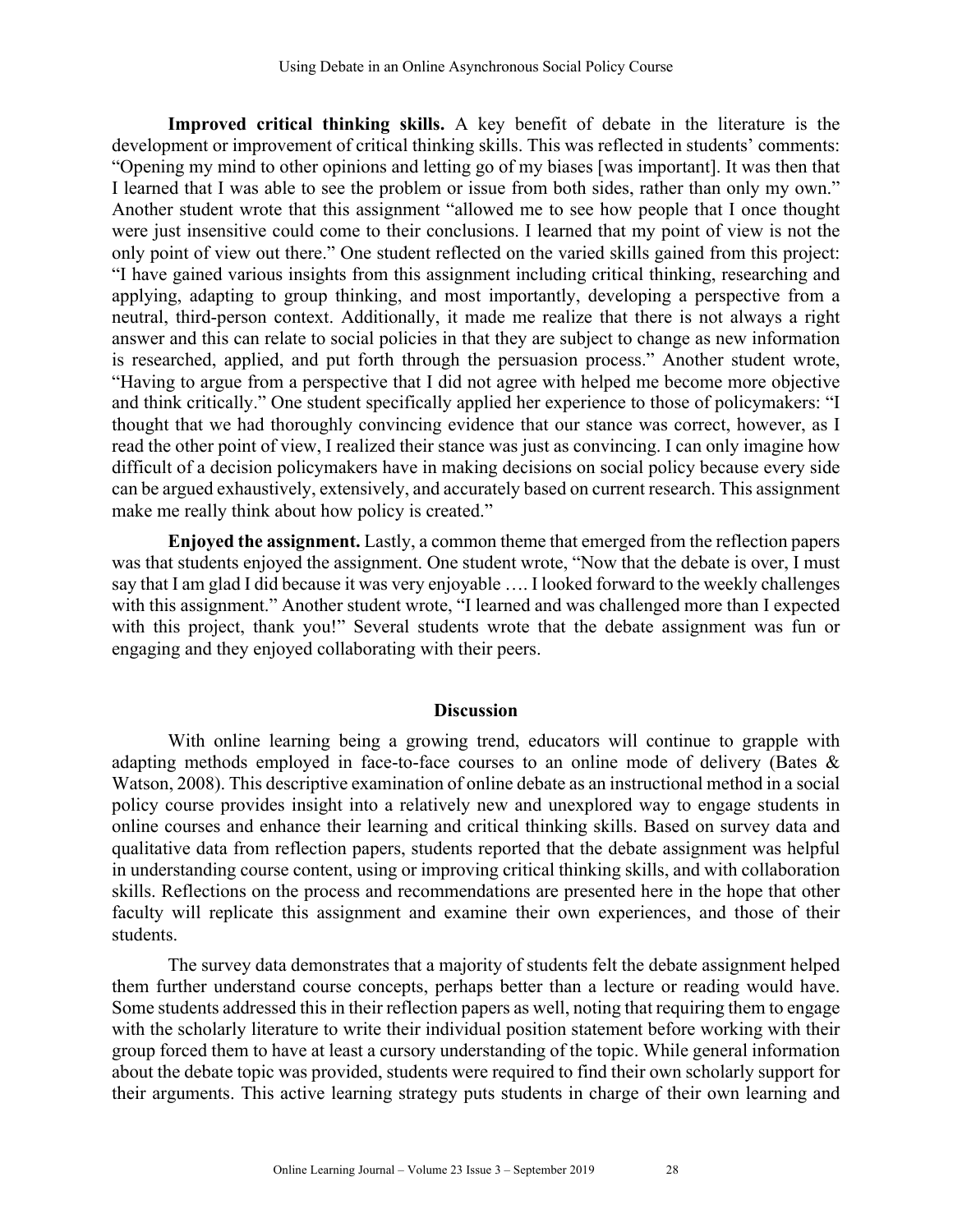allows them to learn and explore the topic on their own, as opposed to reading an assigned article or listening to a lecture. This is also consistent with Weeks' (2013) hypothesis that because online debates move more slowly than face-to-face, students have more time to reflect on their learning and compose more thoughtful arguments.

Both qualitative and quantitative data reflected that the assignment allowed students to use or improve critical thinking skills. Critical thinking skills are important in higher education and have been previously associated with student debate in a face-to-face classroom (Budesheim & Lundquist, 1999; Kennedy, 2009; Omelicheva & Avdeyeva, 2008; Schroeder & Ebert, 1983). Critical thinking skills are also essential for effective policy practice (Gregory & Holloway, 2005; Keller et al., 2001).

While not prominently reflected in the qualitative data, survey data indicated that the debate improved collaboration among students in the course. Requiring students to work together to create a group position and rebuttal statements helped improve their collaboration skills. Collaboration and communication were also required for students to successfully navigate group work in an online course. Fifty-seven percent of students agreed or strongly agreed that the debate experience had helped in other courses or work. This is an important statistic, given the nature of this course. Policy work requires being able to research, write, and collaborate with others in order to argue for or against a specific topic or issue. Students in this course were in the human services field and would likely need to advocate at some point for a client. Consistent with the limited previous work on debates in a traditional seated class on social policy (Gregory & Holloway, 2005; Keller et al., 2001), the online debate appeared to provide the same benefits and skill development opportunities for students.

Only 28% of students reported that the debate project helped them feel more engaged in the course. This is surprising, given the number of qualitative comments about the positive outcomes of group work. It is possible that students felt more connected to their group members but not necessarily the course as a whole. It is also possible that the debate project took their focus away from other course assignment and objectives, leaving students feeling engaged in the debate but disengaged from the course itself.

#### **Limitations and Directions for Future Research**

While this study provides insight into this assignment and its outcomes and lends credibility to the use of online debate in an asynchronous course, there are limitations. First, this is a small sample with a very specific assignment. It is unknown, for example, whether an assignment with this level of detail and number of components could be as effectively deployed in a larger class in order to increase sample size. Another limitation is that the professor of the course developed the assignment, analyzed the data, and wrote this paper. While objectivity was prioritized, there is likely some bias present, or perhaps students did not share as much as they might have with a third party. While the data presented here is very positive overall, there were likely problems or complaints that students did not share. Further exploration, perhaps through individual interviews with students or groups, would likely shed light on some of these issues. Additionally, while this study presents student satisfaction and perceptions of learning, actual student learning was not measured, nor were any pretests or baseline assessments given. Future research may want to assess students' critical thinking skills before, during, and after such an assignment. Likewise, levels of student engagement and/or collaboration could also be assessed.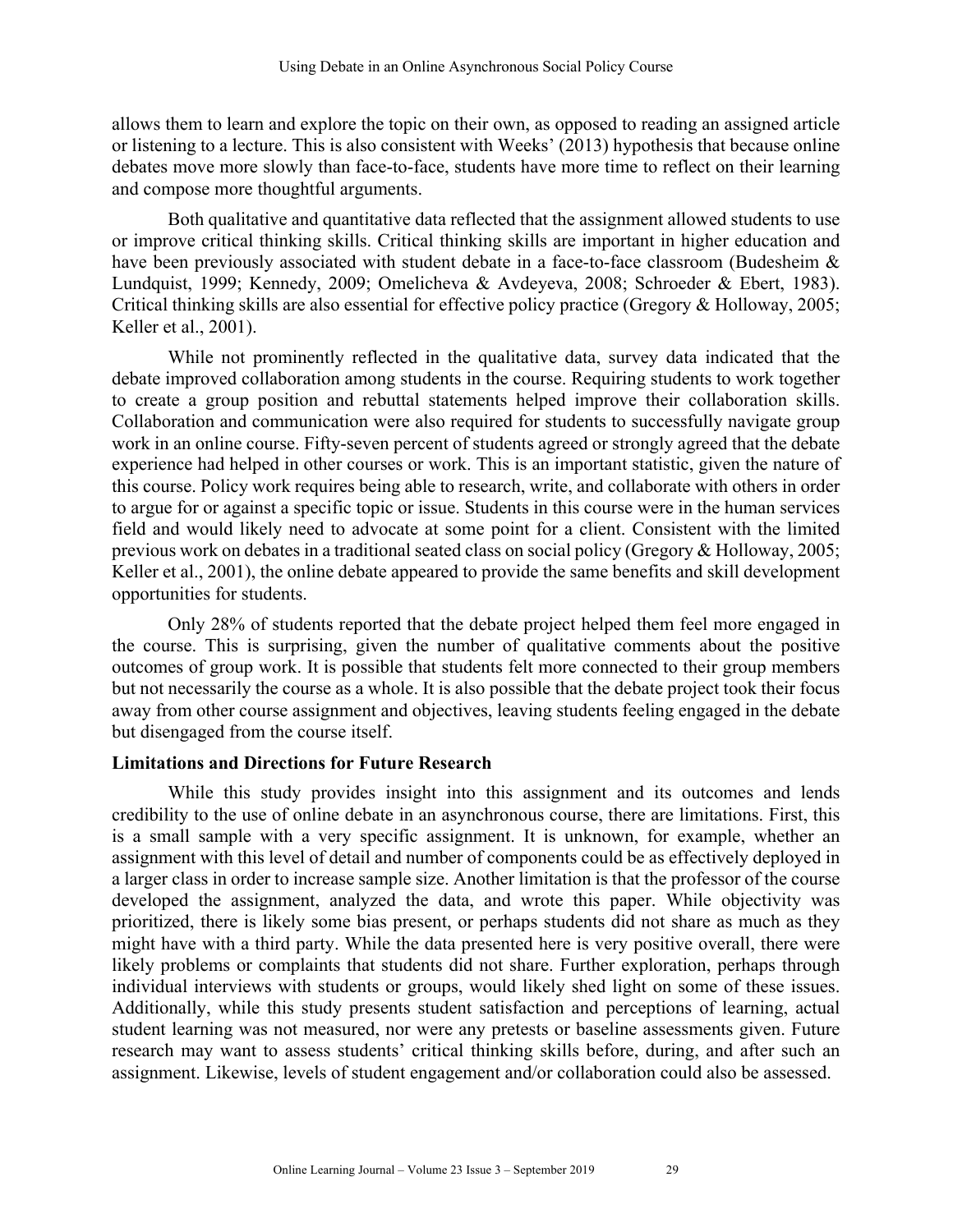#### **Implications and Recommendations for the Classroom**

Based on the experience of developing, implementing, and examining a debate assignment in an online asynchronous course and the themes from students' qualitative feedback, the following recommendations are offered to other faculty considering a similar assignment. Given the students' apprehension and wariness about the assignment from the beginning, it is recommended that faculty incorporate a team-building exercise into the beginning of the course to provide more time for students to get to know one another and to feel more confident in collaborating on the project. The importance of providing clear, detailed instructions cannot be overstated. In their study of online debate as an instructional tool, Hodgkinson-Williams and Mostert (2005) reported that one potential obstacle reported by students was that the goal and procedures of the debate needed to be clear from the outset. Mutiaraningrum and Cahyono (2015) also noted the importance of clear guidelines and steps required to participate in an online debate. Thus, the assignment guidelines for this project are detailed and rather long. Students reported that having a detailed guide was helpful, however, especially in an online class where you do not see the students face-to-face to present the project and answer questions. This is no different, however, than the clarity needed in all assignments in online courses.

Having viewpoints and opinions challenged was also a common theme in student feedback. Assigning students to a pro or con perspective forces them to think more objectively and research the facts, not just rely on their opinions. One student even suggested that groups be assigned based on students' individual position statement; once students submit their position, assign them to the opposing viewpoint to argue. Indeed, Hodgkinson-Williams and Mostert (2005) found that students learned more by having to argue an assigned point of view, often conflicting with their own. Giving students time to process this assigned position and the slower nature of an asynchronous debate (compared to a traditional debate) proved helpful, allowing more time for contemplation and thoughtful response. This is consistent with previous literature (Hodgkinson-Williams & Mostert, 2005; Mutiaraningrum & Cahyono, 2015; Weeks, 2013).

Group conflict and communication was another key theme. When the course is online and asynchronous, students may need support and suggestions for connecting with their peers. As one student suggested, using Skype or another videoconferencing platform may be helpful. Providing structured group space on the course learning management system or suggesting platforms such as Google Drive might be an opportunity to help bring groups together and promote collaborative work. Also, as noted above, providing a team-building exercise or an opportunity to connect as a group may be helpful in alleviating these concerns. Once students engage in the process, most enjoy the debate and report learning relevant information and skills. It is important to assure students this is a manageable project and to provide support and consultation as necessary.

Gaining knowledge and critical thinking skills were themes from the student data and are reflected in prior literature as well. As noted, having student write their own position statement before working with their group gives them a starting point. Doing their own research requires them to learn about the topic and their assigned perspective. Having students work with others to create a group statement forces them to evaluate what information from their individual papers to include and how to collaborate with others. Creating a group rebuttal statement requires students to read and analyze the other side's argument and craft a thoughtful response (Zare & Othman, 2015). The structure of this assignment allows multiple opportunities for students to learn and develop knowledge and skills.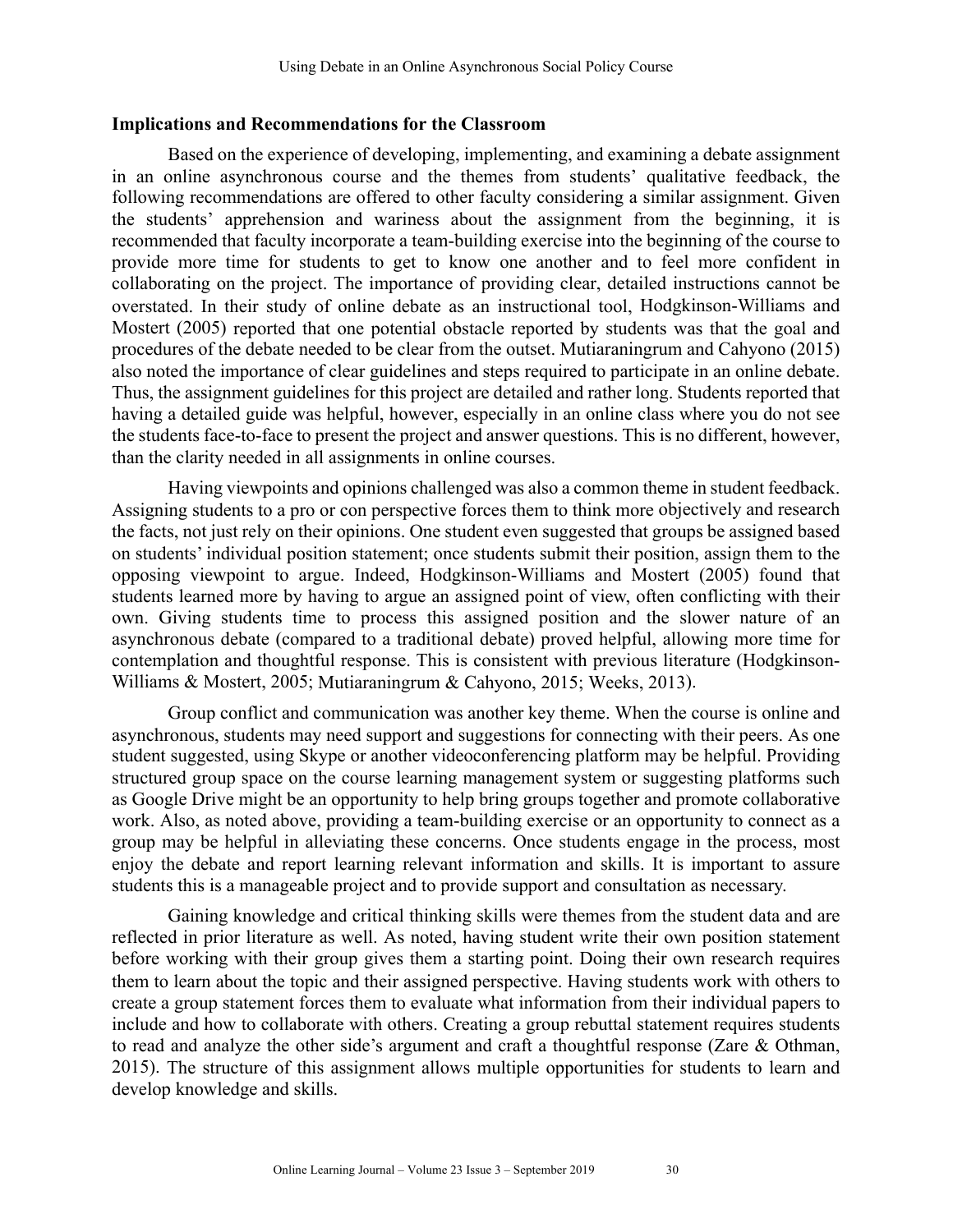#### **Conclusion**

With online learning being a growing trend, educators will continue to grapple with adapting methods employed in face-to-face courses to an online mode of delivery and with developing new approaches and methods of instruction. This descriptive examination of debate as an instructional method in an online asynchronous policy course provides insight into a relatively unexplored way to engage students in online courses and enhance their learning and critical thinking skills. The data presented here support the success of this assignment. It is hoped that this case study will provide lessons learned so that more online instructors might use asynchronous debates in their teaching and examine the effectiveness and impact of the tool for themselves.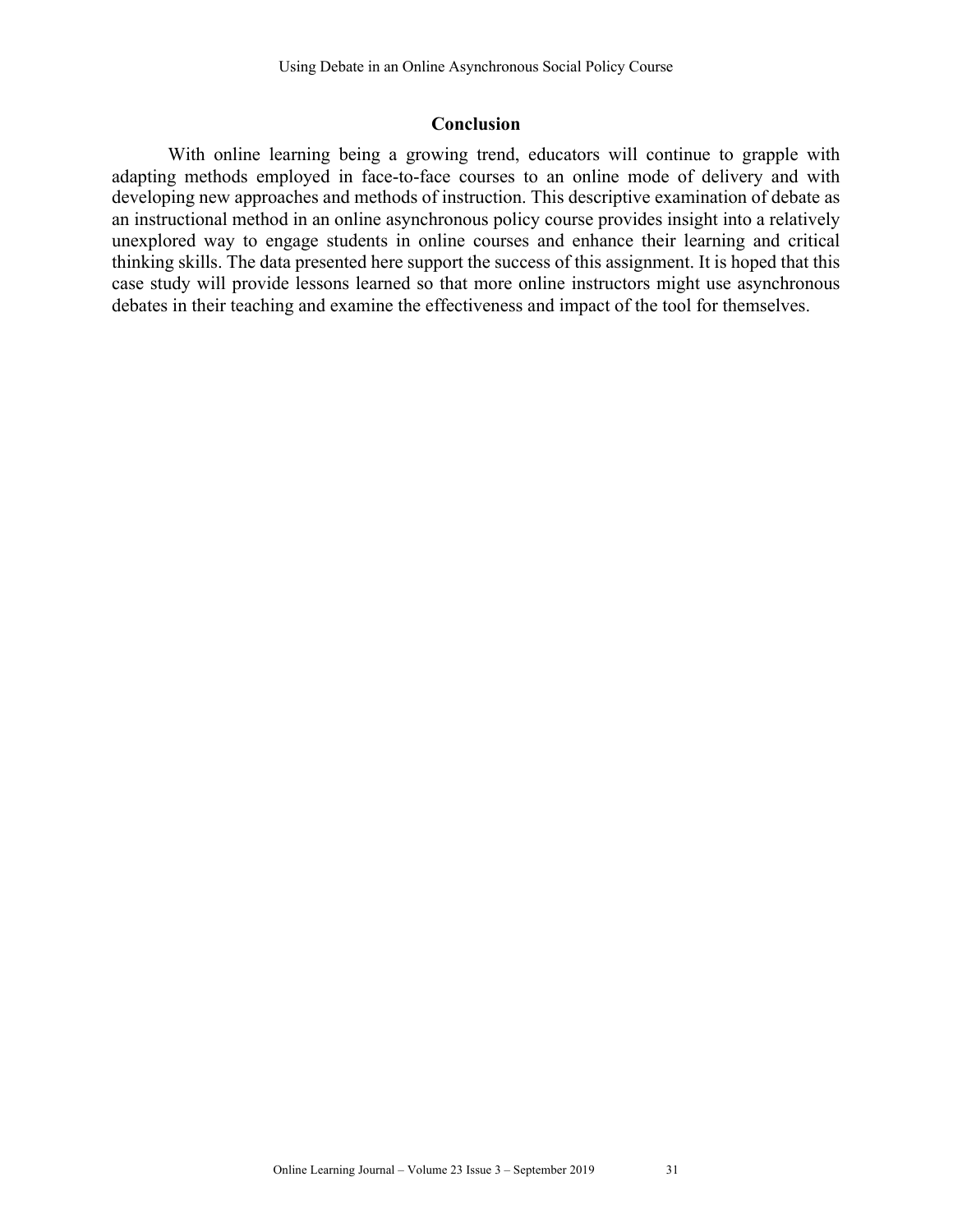## **References**

- Bates, C., & Watson, M. (2008) Re-learning teaching techniques to be effective in hybrid and online courses. *Journal of American Academy of Business, 13*(1), 38–44.
- Budesheim, T. L., & Lundquist, A. R. (1999). Consider the opposite: Opening minds through inclass debates on course-related controversies. *Teaching of Psychology, 26*(2), 106–110. https://doi.org/10.1207/s15328023top2602\_5
- Clark, R. E. (1994). Media and method. *Educational Technology Research and Development, 42*(3), 7–10. https://doi.org/10.1007/BF02298090
- Freeley, A. J. (1996). *Argumentation and debate: Critical thinking for reasoned decision making*  (9th ed.). Belmont, CA: Wadsworth.
- Garrison, D. R., Anderson, T., & Archer, W. (2001). Critical thinking, cognitive presence, and computer conferencing in distance education. *American Journal of Distance Education, 15*(1), 3–21. https://doi.org/10.1080/08923640109527071
- Gregory, M., & Holloway, M. (2005). The debate as a pedagogic tool in social policy for social work students. *Social Work Education, 24(*6), 617–637. https://doi.org/10.1080/02615470500182132
- Hamzaee, R. A. (2005). A survey and theoretical model of distance education programs. *International Advances in Economic Research, 11*(2), 215–229. https://doi.org/10.1007/s11294-005-3017-6
- Hodgkinson-Williams, C., & Mostert, M. (2005). Online debating to encourage student participation in online learning environments: A qualitative case study at a South African University. *International Journal of Education and Development using ICT, 1*(2), 94– 104. Retrieved from https://www.learntechlib.org/p/42227/
- Keller, T. E., Whittaker, J. K., & Burke, T. K. (2001). Student debates in policy courses: Promoting policy practice skills and knowledge through active learning. *Journal of Social Work Education, 37*(2), 343–355. https://doi.org/10.1080/10437797.2001.10779059
- Kennedy, R. R. (2009). The power of in-class debates. *Active Learning in Higher Education, 10*(3), 225–236. https://doi.org/10.1177/1469787409343186
- Mutiaraningrum, I., & Cahyono, B. Y. (2015). Online debate in argumentative writing course: Potentials and challenges. *International Journal of Language and Linguistics, 2*(4), 43– 54.
- Omelicheva, M. Y., & Avdeyeva, O. (2008). Teaching with lecture or debate? Testing the effectiveness of traditional versus active learning methods of instruction. *Political Science and Politics*, *41,* 603–607. https://doi.org/10.1017/S1049096508080815
- Park, C., Kier, C., & Jugdev, K. (2011). Debate as a teaching strategy in online education: A case study. *Canadian Journal of Learning and Technology, 37*(3), 1–17. https://doi.org/10.21432/T2FW2R
- Richardson, J. C., & Ice, P. (2010). Investigating students' level of critical thinking across instructional strategies in online discussions. *Internet and Higher Education, 12*(2), 52– 59. https://doi.org/10.1016/j.iheduc.2009.10.009